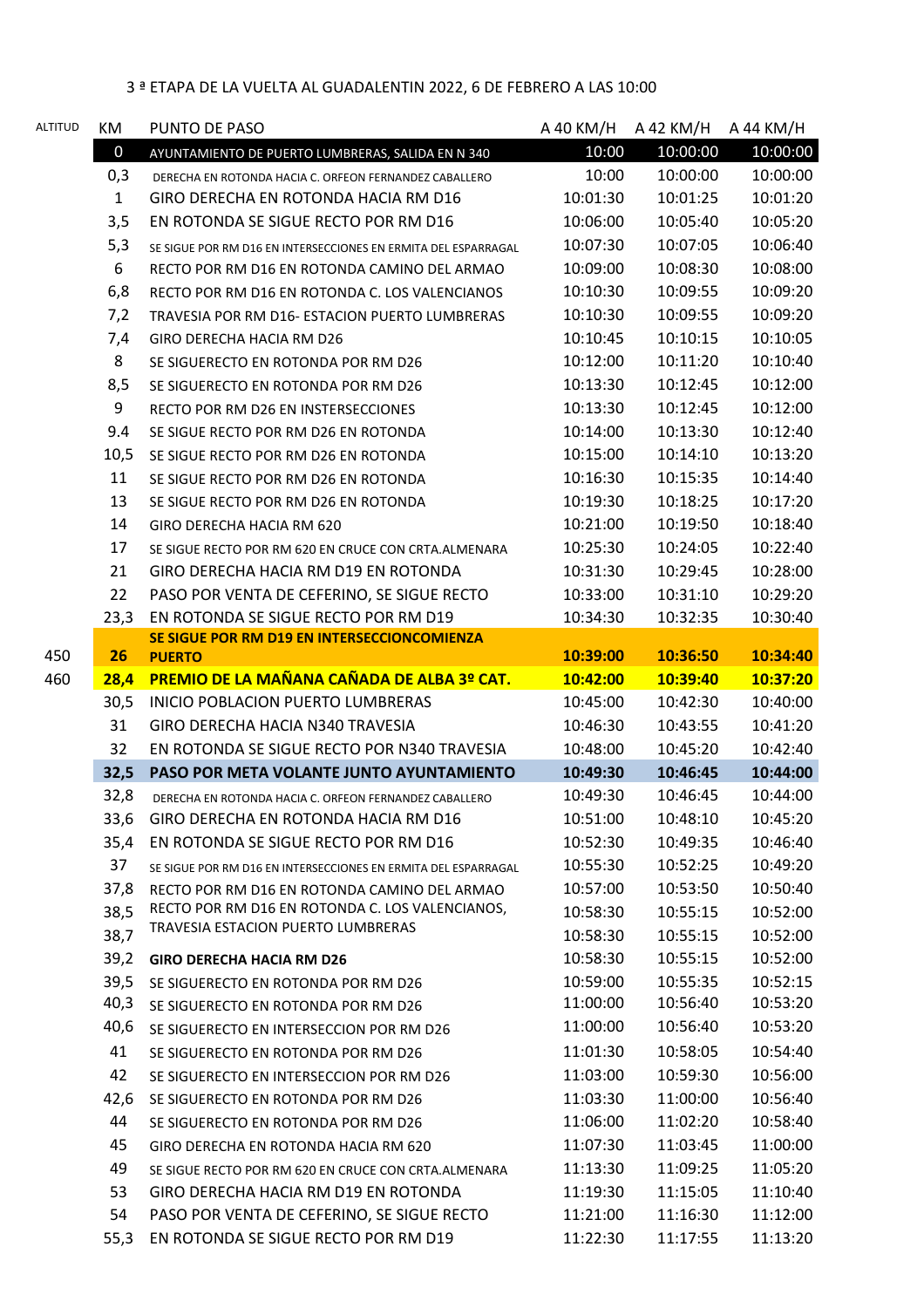|     |       | SE SIGUE POR RM D19 EN INTERSECCIONCOMIENZA                                           |          |          |          |
|-----|-------|---------------------------------------------------------------------------------------|----------|----------|----------|
| 450 | 57    | <b>PUERTO</b>                                                                         | 11:25:30 | 11:20:45 | 11:16:00 |
| 460 | 59,4  | <b>PREMIO DE LA MAÑANA CAÑADA DE ALBA 3º CAT.</b>                                     | 11:28:30 | 11:23:35 | 11:18:40 |
|     | 63    | INICIO POBLACION PUERTO LUMBRERAS                                                     |          |          |          |
|     | 63,5  | GIRO DERECHA HACIA N340 TRAVESIA                                                      | 11:34:30 | 11:29:15 | 11:24:00 |
|     | 64,5  | EN ROTONDA SE SIGUE RECTO POR N340 TRAVESIA                                           | 11:36:00 | 11:30:40 | 11:25:20 |
|     | 65    | PASO POR META VOLANTE JUNTO AYUNTAMIENTO                                              | 11:37:30 | 11:32:05 | 11:26:40 |
|     | 65,3  | DERECHA EN ROTONDA HACIA C. ORFEON FERNANDEZ CABALLERO                                | 11:37:30 | 11:32:05 | 11:26:40 |
|     | 66,1  | GIRO DERECHA EN ROTONDA HACIA RM D16                                                  | 11:39:00 | 11:33:30 | 11:28:00 |
|     | 67,9  | EN ROTONDA SE SIGUE RECTO POR RM D16                                                  | 11:42:00 | 11:36:20 | 11:30:40 |
|     | 69,4  | SE SIGUE POR RM D16 EN INTERSECCIONES EN ERMITA DEL ESPARRAGAL                        | 11:45:00 | 11:39:10 | 11:33:20 |
|     | 70,6  | RECTO POR RM D16 EN ROTONDA CAMINO DEL ARMAO                                          | 11:45:30 | 11:40:00 | 11:34:00 |
|     | 71,3  | RECTO POR RM D16 EN ROTONDA C. LOS VALENCIANOS,<br>TRAVESIA ESTACION PUERTO LUMBRERAS | 11:46:30 | 11:40:35 | 11:34:40 |
|     | 72    | <b>GIRO DERECHA HACIA RM D26</b>                                                      | 11:48:00 | 11:42:00 | 11:36:00 |
|     | 72,3  | SE SIGUERECTO EN ROTONDA POR RM D26                                                   | 11:48:00 | 11:42:00 | 11:36:00 |
|     | 73,1  | SE SIGUERECTO EN ROTONDA POR RM D26                                                   | 11:49:30 | 11:43:25 | 11:37:20 |
|     | 73,4  | SE SIGUERECTO EN INTERSECCION POR RM D26                                              | 11:49:30 | 11:43:25 | 11:37:20 |
|     | 73,8  | SE SIGUERECTO EN ROTONDA POR RM D26                                                   | 11:51:00 | 11:44:50 | 11:38:40 |
|     | 74,8  | SE SIGUERECTO EN INTERSECCION POR RM D26                                              | 11:52:30 | 11:46:15 | 11:40:00 |
|     | 75,4  | SE SIGUERECTO EN ROTONDA POR RM D26                                                   | 11:53:30 | 11:47:05 | 11:40:40 |
|     | 77    | SE SIGUERECTO EN ROTONDA POR RM D26                                                   | 11:55:30 | 11:49:05 | 11:42:40 |
|     | 78    | GIRO DERECHA EN ROTONDA HACIA RM 620                                                  | 11:57:00 | 11:50:30 | 11:44:00 |
|     | 82    | SE SIGUE RECTO POR RM 620 EN CRUCE CON CRTA.ALMENARA                                  | 12:03:00 | 11:56:10 | 11:49:20 |
|     | 86    | GIRO DERECHA HACIA RM D19 EN ROTONDA                                                  | 12:09:00 | 12:01:50 | 11:54:40 |
|     | 87    | PASO POR VENTA DE CEFERINO, SE SIGUE RECTO                                            | 12:10:30 | 12:03:15 | 11:56:00 |
|     | 88,3  | EN ROTONDA SE SIGUE RECTO POR RM D19                                                  | 12:12:00 | 12:04:40 | 11:57:20 |
|     |       | SE SIGUE POR RM D19 EN INTERSECCIONCOMIENZA                                           |          |          |          |
| 450 | 90    | <b>PUERTO</b>                                                                         | 12:15:00 | 12:07:30 | 12:00:00 |
| 460 | 92,4  | <b>PREMIO DE LA MAÑANA CAÑADA DE ALBA 3º CAT.</b>                                     | 12:18:00 | 12:10:20 | 12:02:40 |
|     | 96.   | INICIO POBLACION PUERTO LUMBRERAS                                                     | 12:24:00 | 12:16:00 | 12:08:00 |
|     |       | 96,5 GIRO DERECHA HACIA N340 TRAVESIA                                                 | 12:24:00 | 12:16:00 | 12:08:00 |
|     | 97,5  | EN ROTONDA SE SIGUE RECTO POR N340 TRAVESIA                                           | 12:27:00 | 12:18:50 | 12:10:40 |
|     | 98    | PASO POR META VOLANTE JUNTO AYUNTAMIENTO                                              | 12:27:00 | 12:18:50 | 12:10:40 |
|     | 98,3  | DERECHA EN ROTONDA HACIA C. ORFEON FERNANDEZ CABALLERO                                | 12:27:00 | 12:18:50 | 12:10:40 |
|     | 99,1  | GIRO DERECHA EN ROTONDA HACIA RM D16                                                  | 12:28:30 | 12:20:15 | 12:12:00 |
|     | 100,7 | EN ROTONDA SE SIGUE RECTO POR RM D16                                                  | 12:31:30 | 12:23:05 | 12:14:40 |
|     |       | 102,3 SE SIGUE POR RM D16 EN INTERSECCIONES EN ERMITA DEL ESPARRAGAL                  | 12:33:00 | 12:24:30 | 12:16:00 |
|     |       | 103,5 RECTO POR RM D16 EN ROTONDA CAMINO DEL ARMAO                                    | 12:34:30 | 12:25:55 | 12:17:20 |
|     |       | RECTO POR RM D16 EN ROTONDA C. LOS VALENCIANOS,<br>TRAVESIA ESTACION PUERTO LUMBRERAS | 12:36:00 | 12:27:20 | 12:18:40 |
|     | 104,2 |                                                                                       | 12:36:00 | 12:27:20 | 12:18:40 |
|     | 105   | <b>GIRO DERECHA HACIA RM D26</b>                                                      | 12:37:30 | 12:28:45 | 12:20:00 |
|     |       | 105,3 SE SIGUERECTO EN ROTONDA POR RM D26                                             | 12:37:30 | 12:28:45 | 12:20:00 |
|     |       | 106.1 SE SIGUERECTO EN ROTONDA POR RM D26                                             | 12:39:00 | 12:30:10 | 12:21:20 |
|     |       | 106,4 SE SIGUERECTO EN INTERSECCION POR RM D26                                        | 12:39:00 | 12:30:10 | 12:21:20 |
|     |       | 106,8 SE SIGUERECTO EN ROTONDA POR RM D26                                             | 12:40:30 | 12:31:35 | 12:22:40 |
|     |       | 107,8 SE SIGUERECTO EN INTERSECCION POR RM D26                                        | 12:42:00 | 12:33:00 | 12:24:00 |
|     |       | 108,4 SE SIGUERECTO EN ROTONDA POR RM D26                                             | 12:43:00 | 12:33:30 | 12:24:25 |
|     | 110   | SE SIGUERECTO EN ROTONDA POR RM D26                                                   | 12:45:00 | 12:35:50 | 12:26:40 |
|     | 111   | GIRO DERECHA EN ROTONDA HACIA RM 620                                                  | 12:46:30 | 12:37:15 | 12:28:00 |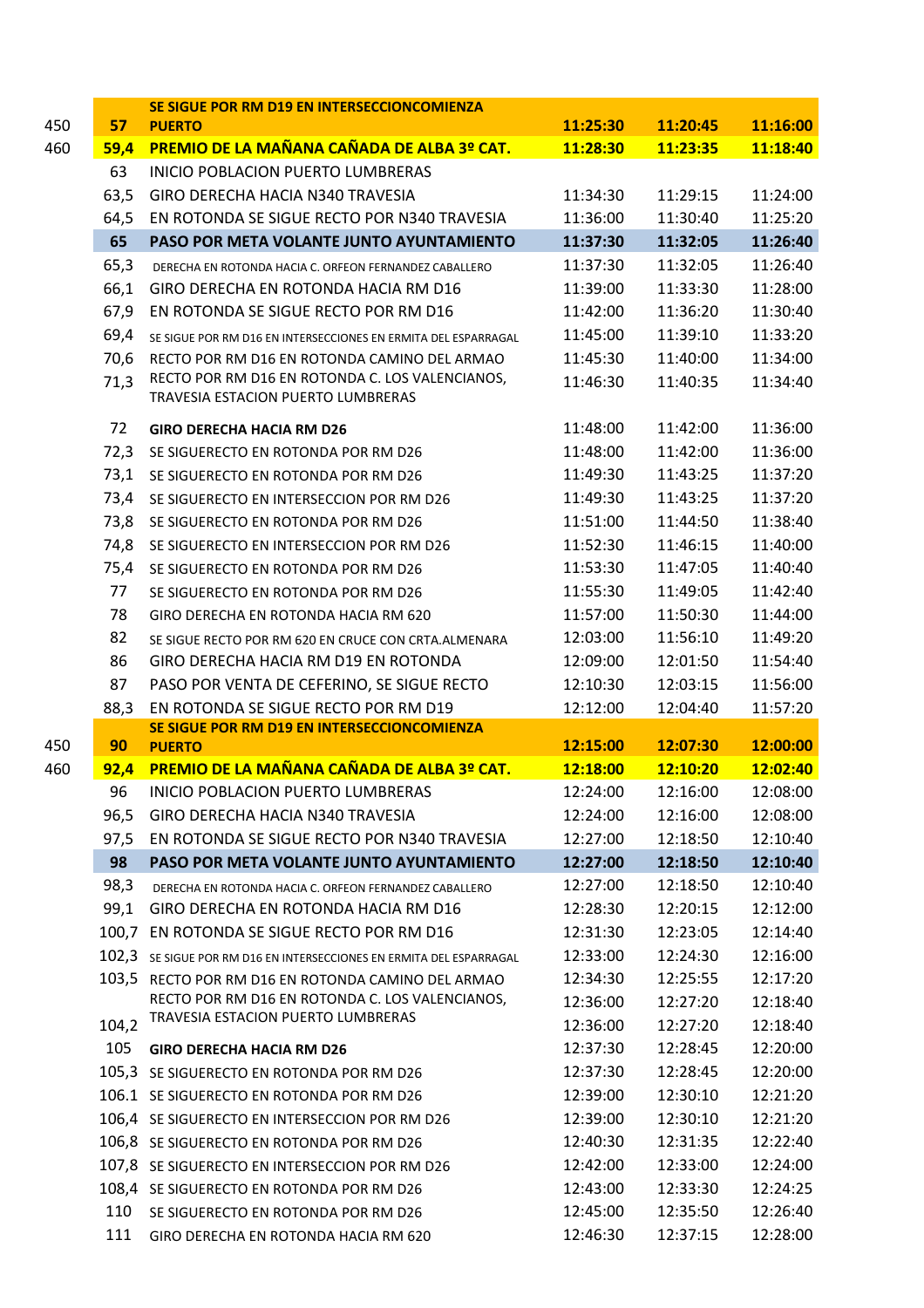|     | 115        | SE SIGUE RECTO POR RM 620 EN CRUCE CON CRTA. ALMENARA | 12:52:30 | 12:42:55 | 12:33:20 |
|-----|------------|-------------------------------------------------------|----------|----------|----------|
|     | 119        | GIRO DERECHA HACIA RM D19 EN ROTONDA                  | 12:58:30 | 12:48:35 | 12:38:40 |
|     | 120        | PASO POR VENTA DE CEFERINO, SE SIGUE RECTO            | 13:00:00 | 12:50:00 | 12:40:00 |
|     | 121.3      | EN ROTONDA SE SIGUE RECTO POR RM D19                  | 13:01:30 | 12:51:25 | 12:41:20 |
|     |            | SE SIGUE POR RM D19 EN INTERSECCIONCOMIENZA           |          |          |          |
| 450 | 123        | <b>PUERTO</b>                                         | 13:04:30 | 12:54:15 | 12:44:00 |
| 460 |            | 125,4 PREMIO DE LA MAÑANA CAÑADA DE ALBA 3º CAT.      | 13:07:30 | 12:57:05 | 12:46:40 |
|     | 129        | INICIO POBLACION PUERTO LUMBRERAS                     | 13:13:30 | 13:02:45 | 12:52:00 |
|     |            | 129,5 EN ROTONDA SE SIGUE RECTO HACIA AV. ALMERIA     | 13:15:00 | 13:04:10 | 12:53:20 |
|     | 129.6      | GIRO DERECHA POR AVENIDA DE ALMERIA                   | 13:15:00 | 13:04:10 | 12:53:20 |
|     | 129.7      | GIRO IZQUIERDA HACIA C/ ESPERANZA                     | 13:15:00 | 13:04:10 | 12:53:20 |
| 420 | 129.7      | COMIENZA PUERTO, CABEZA DE LA JARA 1º CAT.            | 13:15:00 | 13:04:10 | 12:53:20 |
|     | 130        | POR C/ ESPERANZA HACIA CALLE REAL, TRAS COLEGIO       | 13:15:20 | 13:04:30 | 12:53:40 |
|     | 130.1      | POR CALLE REAL HACIA CARRETERA CABEZA DE LA JARA      | 13:15:20 | 13:04:30 | 12:53:40 |
|     |            | <b>PREMIO DELA MONTAÑA CABEZO DE LA JARA, 1º</b>      |          |          |          |
| 460 | 135,4 CAT. |                                                       | 13:22:30 | 13:11:15 | 13:00:00 |
| 751 | 136        | META EN ALBERGUE CABEZO DE LA JARA                    | 13:24:00 | 13:12:40 | 13:01:20 |

## MAPA POR DONDE TRANSITA LA

ETAPA